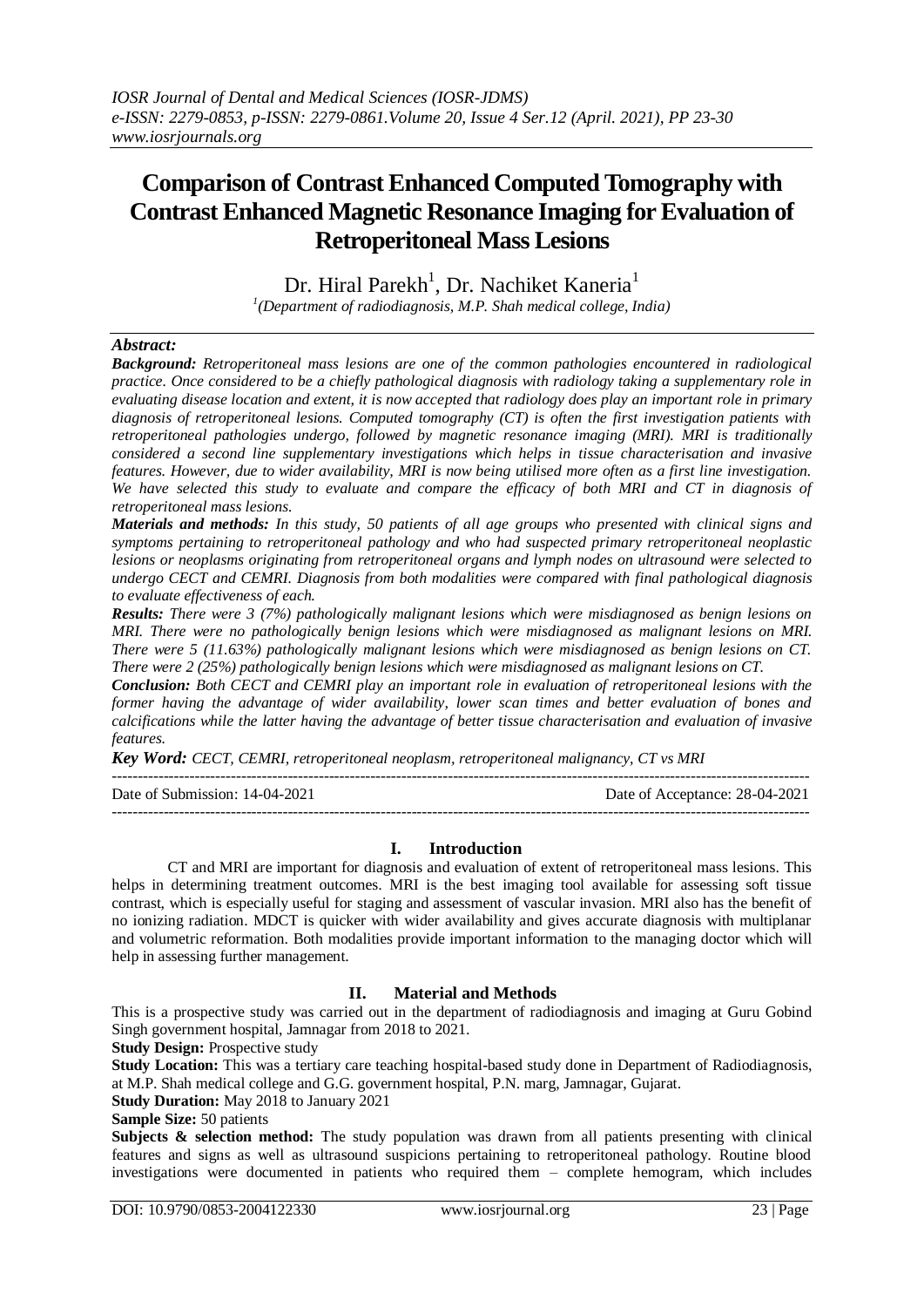haemoglobin, total and differential white blood cell count, erythrocyte sedimentation rate and serum creatinine level.

# **Inclusion criteria:**

- 1. Patients are selected for this study who presented with clinical symptoms and signs pertaining to retroperitoneal pathology.
- 2. Patients who had suspected retroperitoneal neoplastic lesions on ultrasound.

# **Exclusion criteria:**

- 1. Patients with a cardiac pacemaker in situ.
- 2. Patients with metallic implants in situ.
- 3. Claustrophobic patients
- 4. Patients who refuse consent.

#### **Procedure methodology**

After written informed consent was obtained, a well-designed questionnaire was used to collect data of the recruited patients. The questionnaire included socio-demographic characteristics such as age and gender and clinical symptoms and routine blood investigation results. Patients were then subjected to CECT and CEMRI examinations.

# Imaging technique:

Computed tomography of abdomen-

*Preparation of patient:*

- Minimum 6 hours of nil-by-mount fasting.
- Bowel preparation was done by giving two tablets of lactulose overnight.
- Multiphase CT scan of abdomen and pelvis was performed which included a plain scan followed by a post contrast study including arterial, venous and delayed phase imaging.
- A 20/22 G intravenous catheter was inserted in the anterior cubital vein for giving intravenous contrast under personal observation by anaesthetist.
- Non-ionic contrast (Omnipaque 350mg%) was used in a dose of 1 ml/kg body weight and contrast administered after taking a plain scan, at a rate of 3 ml/s by a pressure injector. CT studies were performed on a DUAL SOURCE CT SCANNER (Bright speed, GE healthcare, 16 slice machine, UK) in all patients. All axial, coronal and sagittal reconstructions were performed. Magnetic resonance imaging of abdomen
- After completing CT scan, patients were taken for MRI study immediately.
- Most patients were placed in the supine position for MR imaging. This position reduces the area to be imaged and may help elevate bowel loops and separate them from the pelvis.
- Gadopentate demeglumine was used as IV contrast medium.
- All MR imaging examinations were performed at our institutions by using a 1.5T MR imaging system (Magnetom essenza; Siemens Healthcare, Germany) and two six-channel phased-array abdominal coils.
- We applied various pulse sequences in combination, to compensate for the limitations of individual sequences. Chemical shift artefact was sometimes seen on images obtained with steady-state precession sequences complicated the assessment of bowel wall thickness; however, mesenteric vessels and lymph nodes were well depicted.
- Fast or turbo spin-echo sequences that are based on the half-Fourier reconstruction technique help limit or overcome movement artefacts. They produced high contrast, providing excellent depiction.
- Results were be checked by two radiologists (PI and CO-PI) and final comparative data was given between computed tomography and magnetic resonance imaging with counting risk factor of ionising radiation and intravenous contrast toxicity.

| Table 1: Distribution of benign, malignant, and metastatic lesions |               |                    |  |
|--------------------------------------------------------------------|---------------|--------------------|--|
|                                                                    | No. of cases  | Percentage $(\% )$ |  |
| Benign 8                                                           |               | 16                 |  |
| Malignant 30                                                       |               | 60                 |  |
| <i>Metastasis</i>                                                  | <sup>12</sup> | 24                 |  |
| Total                                                              | 50            | 100                |  |

# **III. Observation and Result**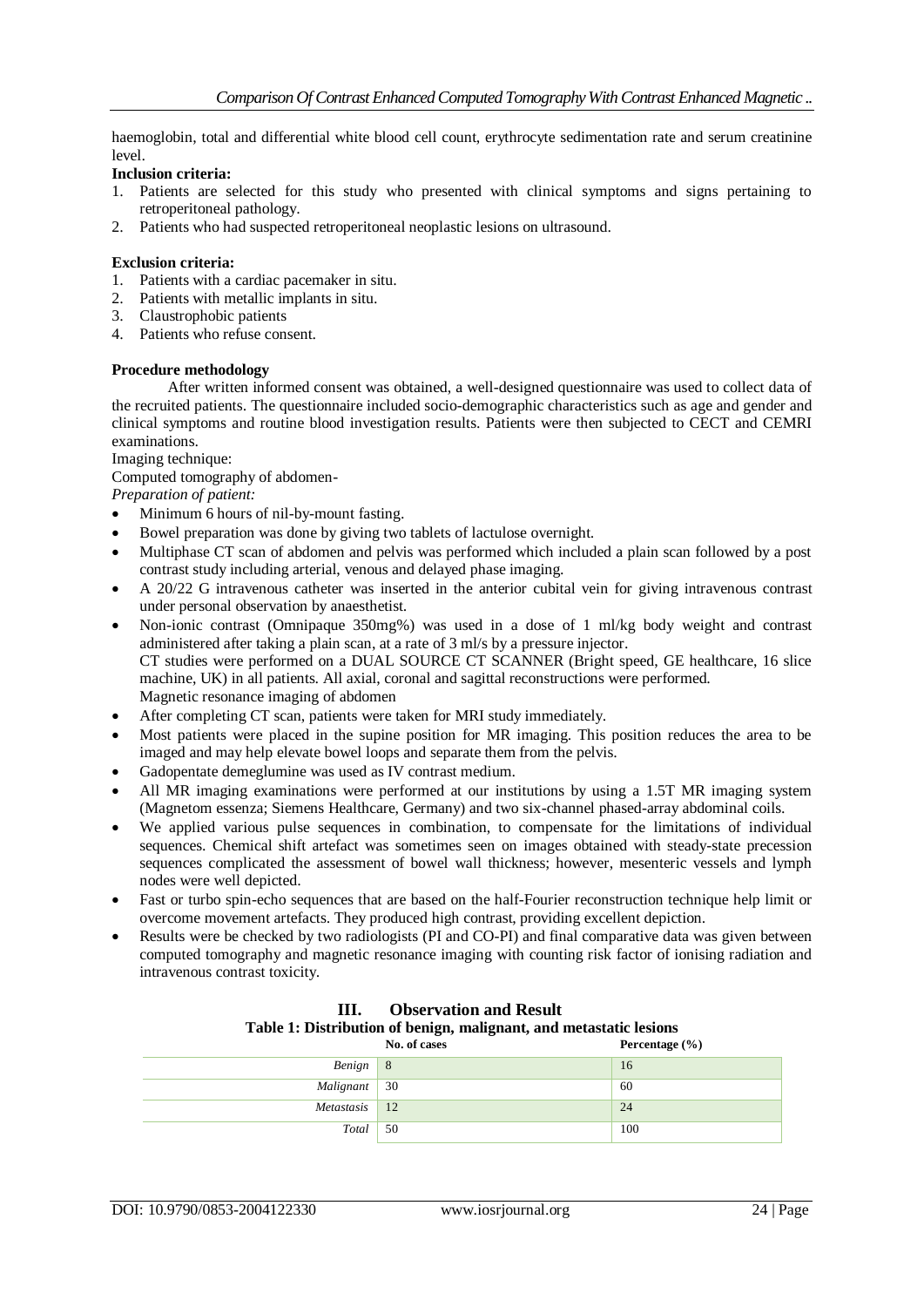In our study, malignant lesions were most common retroperitoneal lesions observed, seen in approximately 60% of the study population. Total percentage of malignant lesions (Neoplastic and metastatic) was even higher at 84%.





| organ of montement                       |                 |                             | рсицен<br>waanguun |                      |                  |                       |
|------------------------------------------|-----------------|-----------------------------|--------------------|----------------------|------------------|-----------------------|
|                                          | No. of<br>cases | Percentage $(\%)$<br>$\ast$ | No. of cases       | Percentage (%)<br>×. | No. of cases     | Percentage<br>$(%) *$ |
| Adrenal gland                            | $\overline{2}$  | 3.92                        | т.                 | 1.96                 | 5                | 9.8                   |
| Pancreas                                 |                 | 1.96                        | 9                  | 17.6                 | 3                | 5.88                  |
| Kidney                                   | 3               | 5.88                        | 5                  | 9.8                  | 3                | 5.88                  |
| Ascending colon                          | $\mathbf{0}$    | $\overline{0}$              | $\overline{2}$     | 3.92                 | $\mathbf{0}$     | $\overline{0}$        |
| Descending colon                         | $\Omega$        | $\overline{0}$              | $\overline{2}$     | 3.92                 | $\mathbf{0}$     | $\mathbf{0}$          |
| Duodenum $(2^{nd}$ and $3^{rd}$<br>part) | $\mathbf{0}$    | $\overline{0}$              | $\overline{2}$     | 3.92                 | $\boldsymbol{0}$ | $\mathbf{0}$          |
| Lymph nodes                              | $\Omega$        | $\Omega$                    | $\overline{4}$     | 7.84                 | $\overline{2}$   | 3.92                  |
| Primary retroperitoneum                  | 2               | 3.92                        | 5                  | 9.8                  | $\mathbf{0}$     | $\overline{0}$        |
| Total                                    | 8               | 15.7                        | 30                 | 58.8                 | 13               | 25.5                  |

\* Includes percentage of cases of the total number of the retroperitoneal lesions.

# This does not include metastases from other primary retroperitoneal neoplasms.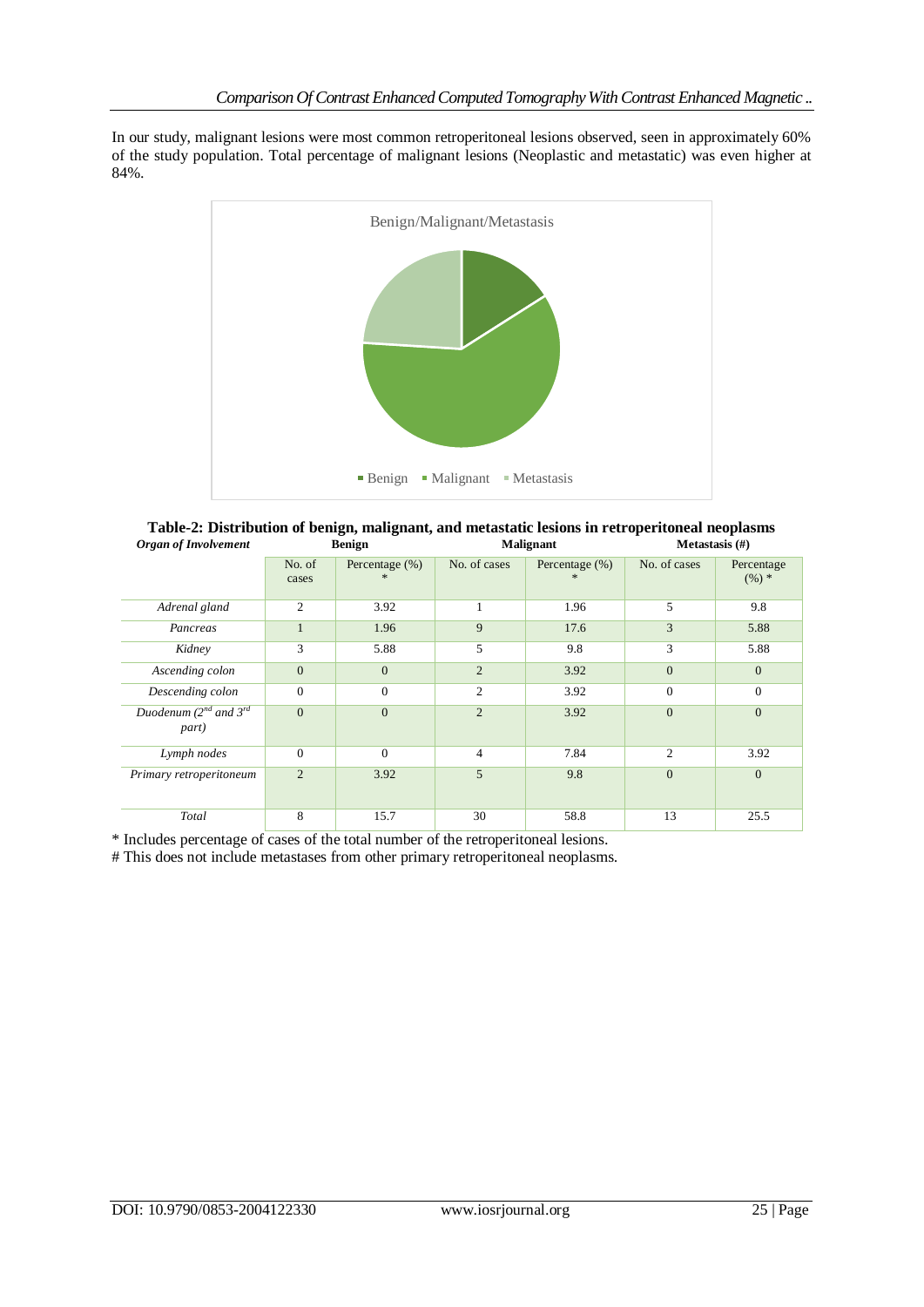

**Table-3: Comparison of MRI findings versus pathological findings** *Number of cases* **Pathologically benign Pathologically malignant**

|                  | -<br>--  | __          |
|------------------|----------|-------------|
| Benign on MRI    | 8 (100%) | 3(7%)       |
| Malignant on MRI |          | 40 (93%)    |
| Total            | 8 (100%) | $40(100\%)$ |



There were 3 (7%) pathologically malignant lesions which were misdiagnosed as benign lesions on MRI. There were no pathologically benign lesions which were misdiagnosed as malignant lesions on MRI.

| Table-4: Comparison of contrast enhanced CT findings versus pathological findings |  |
|-----------------------------------------------------------------------------------|--|
|-----------------------------------------------------------------------------------|--|

| <b>Number of cases</b> | Pathologically benign | <b>Pathologically malignant</b> |
|------------------------|-----------------------|---------------------------------|
| Benign on CT           | 6(75%)                | 5(11.63%)                       |
| Malignant on CT        | 2(25%)                | 38 (88.37%)                     |
| Total                  | 8 (100%)              | 43 (100%)                       |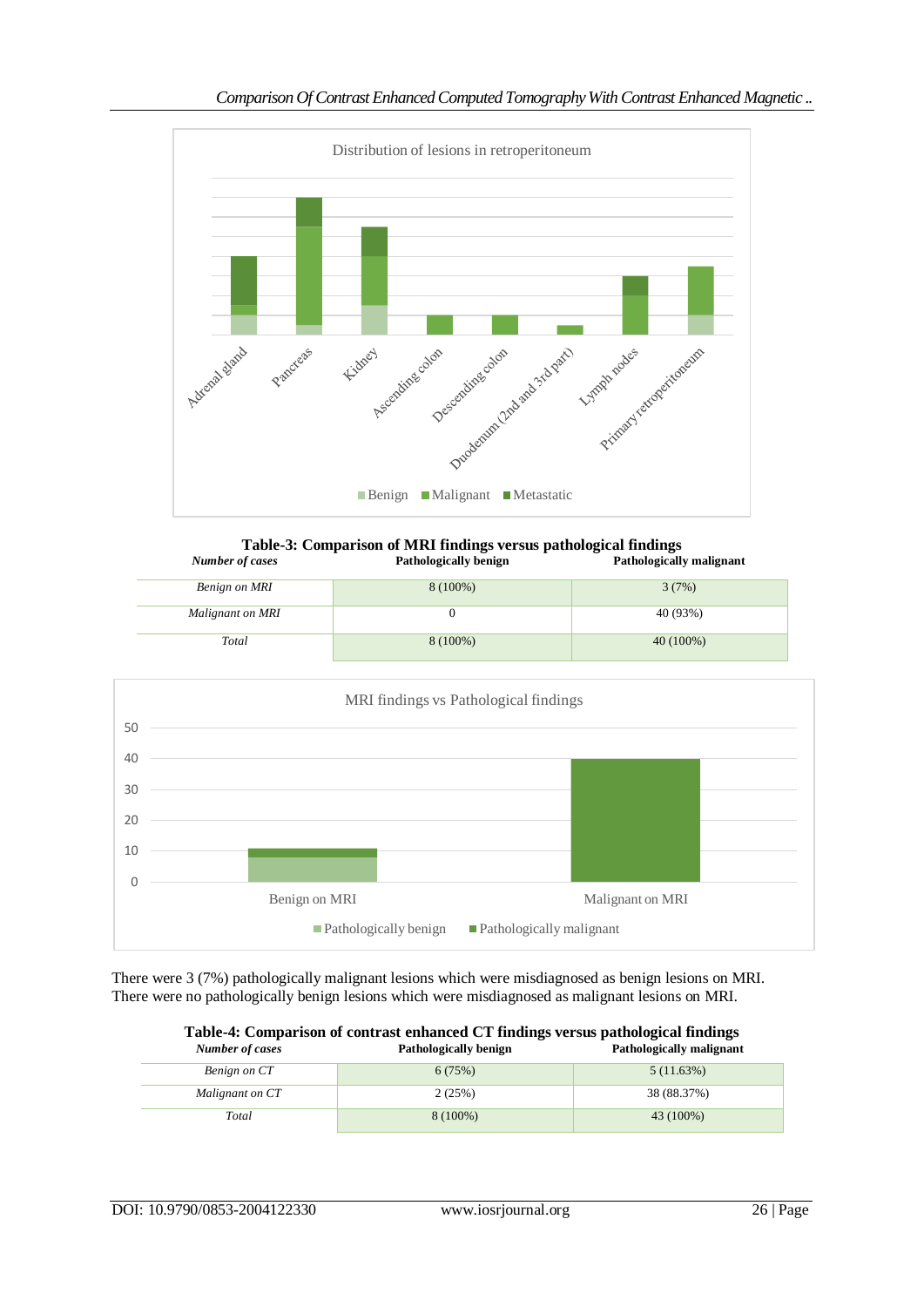

There were 5 (11.63%) pathologically malignant lesions which were misdiagnosed as benign lesions on CT. There were 2 (25%) pathologically benign lesions which were misdiagnosed as malignant lesions on CT.

# **IV. Discussion**

#### **Primary retroperitoneal malignant and benign lesion**

According to Giovanni C. et al, primary retroperitoneal tumors (PRT) include masses that originate in the retroperitoneal space, independently of the organs present therein. Of the primary retroperitoneal neoplasms, 62-86% are malignant in nature.

In present study, there were 11 cases of primary retroperitoneal neoplasm (inclusive of lymphoma arising from lymph nodes) of which 9 were malignant and only 2 benign lesions.

| Primary retroperitoneal Present study | Giovanni C. et al <sup>1</sup> |
|---------------------------------------|--------------------------------|
| Malignant $(\%)$ 81.8%                | 62-86%                         |
| <i>Benign</i> $(\%)$ 18.2%            | 14-38%                         |

As seen in the above table, the findings in present study were in congruence with Giovanni et al.

# **Primary retroperitoneal sarcoma**

Solid neoplasm in the retroperitoneum can be broadly divided into four groups:

- a) Mesodermal neoplasms
- b) Neurogenic tumors
- c) Germ cell, sex cord and stromal tumors
- d) Lymphoid and hematologic neoplasms

Liposarcoma is the most common primary retroperitoneal sarcoma (70%) while leiomyosarcoma is the second most common  $(15%)$ <sup>1</sup>. In our study we had one case of primary retroperitoneal leiomyosarcoma involving the IVC.

|                                  | <b>Present study</b> | Hartman DS et $al2$               |
|----------------------------------|----------------------|-----------------------------------|
| Age at presentation              | $6th$ decade         | $5th - 7th$ decade                |
| <b>Gender</b>                    | Female               | Female>male                       |
| Most common subtype              | Vascular             | Extravascular                     |
| Areas of necrosis                | Present              | Present when large                |
| tIWI                             | Hypointense          | Hypointense                       |
| t2W                              | Hyperintense         | Hyperintense                      |
| Compression over adjacent organs | Present              | Commonly observed in large tumors |
| Areas of internal haemorrhage    | absent               | Rare                              |

#### **Desmoid Tumor**

Aggressive fibromatosis or desmoid tumor is an infiltrating fibroblastic proliferation arising from the musculoaponeurotic structures. **Present study Marta et al<sup>3</sup>**

|                              | <b>Present study</b> | -wiarta et ai      |
|------------------------------|----------------------|--------------------|
| Age at presentation 28 years |                      | $3rd - 4th$ decade |
| <b>Gender</b>                | Female               | Female>male        |
|                              |                      |                    |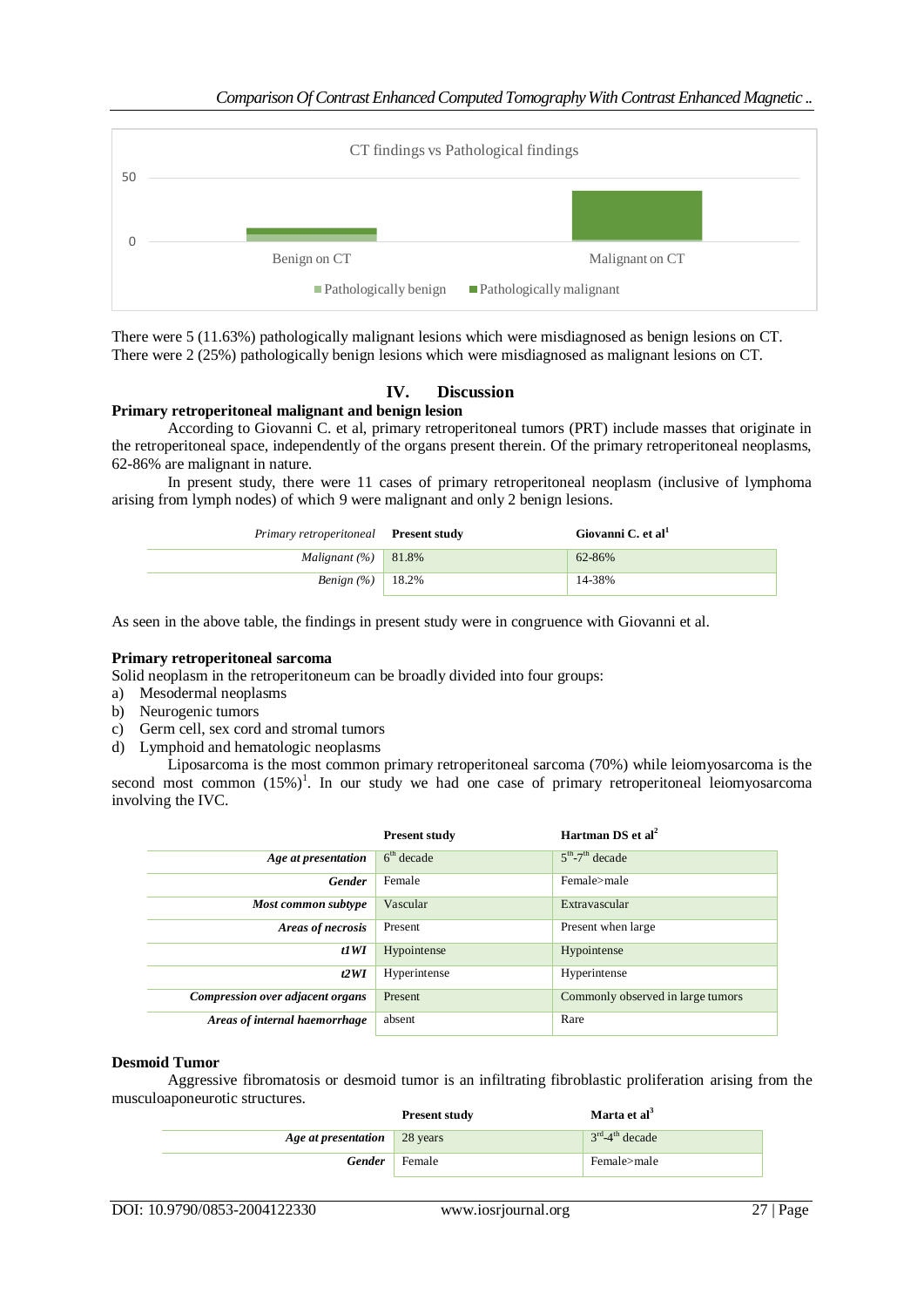| CT                               | Hyperdense to muscle     | Hyperdense to muscle                 |
|----------------------------------|--------------------------|--------------------------------------|
| <b>CECT</b>                      | Hyperenhancing to muscle | Hyperenhancing to muscle             |
| tIWI                             | Hypointense              | Hypo to isointense                   |
| t2W1                             | Hypointense              | Variable                             |
| Compression over adjacent organs | Present                  | Commonly observed in large<br>tumors |

In our study, we had one case of retroperitoneal desmoid tumor, a 28-year-old female presenting with complaint of left sided hip pain. She underwent ultrasound which detected a mass lying within pelvic cavity and was suggested CT. CT showed a large extraperitoneal mass indistinguishable from iliacus and iliopsoas. MRI showed a large mass invading iliacus and iliopsoas and involving lumbosacral plexus. Ultrasound guided biopsy confirmed it to be desmoid tumor.

# **Ganglioneuroma**

Ganglioneuroma (GN) is a rare benign tumor, its either happens spontaneously or during the therapy for neuroblastoma with either chemotherapy or radiation therapy. Association with Turner's syndrome and multiple endocrine neoplasia  $II$  has been reported<sup>3</sup>.

|                          | <b>Present study</b> | Xiaolu Wang et al <sup>4</sup> |
|--------------------------|----------------------|--------------------------------|
|                          | Hypoattenuating      | Hypoattenuating                |
| tIWI                     | Hypointense          | Hypointense                    |
| t2W                      | Hyperintense         | Hyperintense                   |
| <b>Clinical features</b> | Asymptomatic         | Usually asymptomatic           |
|                          |                      |                                |

In our study, we had one case of retroperitoneal ganglioneuroma, a 19-year-old male underwent ultrasound for right sided renal calculus which detected said calculus and also a mass lying upper retroperitoneum was suggested CT. CT showed a hypodense retroperitoneal mass without invasion of surrounding organs. MRI was done and benign aetiology of mass was suggested. Ultrasound guided biopsy confirmed it to be ganglioneuroma.

# **Characteristics of angiomyolipoma (AML)**

|                                    | <b>Present study</b> | Craig WD et al <sup>5</sup>                               |
|------------------------------------|----------------------|-----------------------------------------------------------|
| <b>Subtypes</b>                    | Sporadic             | Sporadic or associated with tuberous<br>sclerosis         |
| <b><i>Unilateral/Bilateral</i></b> | Unilateral           | Bilateral when associated with tuberous<br>sclerosis      |
| Single/Multiple                    | Single               | Multiple in tuberous sclerosis                            |
| Most common site                   | Kidney               | Kidney                                                    |
| Other organs affected              | None                 | Other solid organs, retroperitoneum                       |
| Homogeneous/Heterogeneous          | Homogenous           | Homogeneous when small sized,<br>heterogeneous when large |
| <b>Enhancement on CECT</b>         | Hyperenhancing       | Hyperenhancing                                            |
| TIWI MRI                           | Hyperintense         | Hyperintense                                              |
| <b>T2WI MRI</b>                    | Intermediate         | Hyperintense                                              |
| Areas of internal haemorrhage      | Absent               | Present when large                                        |

AMLs are found in upto 80% of individuals with tuberous sclerosis, and while the tumors are histologically identical to the sporadic form, they are more often multiple, bilateral, and present in younger patients. Patients with tuberous sclerosis account for 20% of cases of AML.<sup>5</sup>

#### **Lymphoma**

Lymphoma is the most common retroperitoneal malignancy. Lymphoma can be broadly divided into Hodgkin's lymphoma and non-Hodgkin's lymphoma. Hodgkin's lymphoma has a bimodal age distribution, occurring in patients in their 20s and 60s, and manifests with limited disease, often involving the mediastinum and spleen.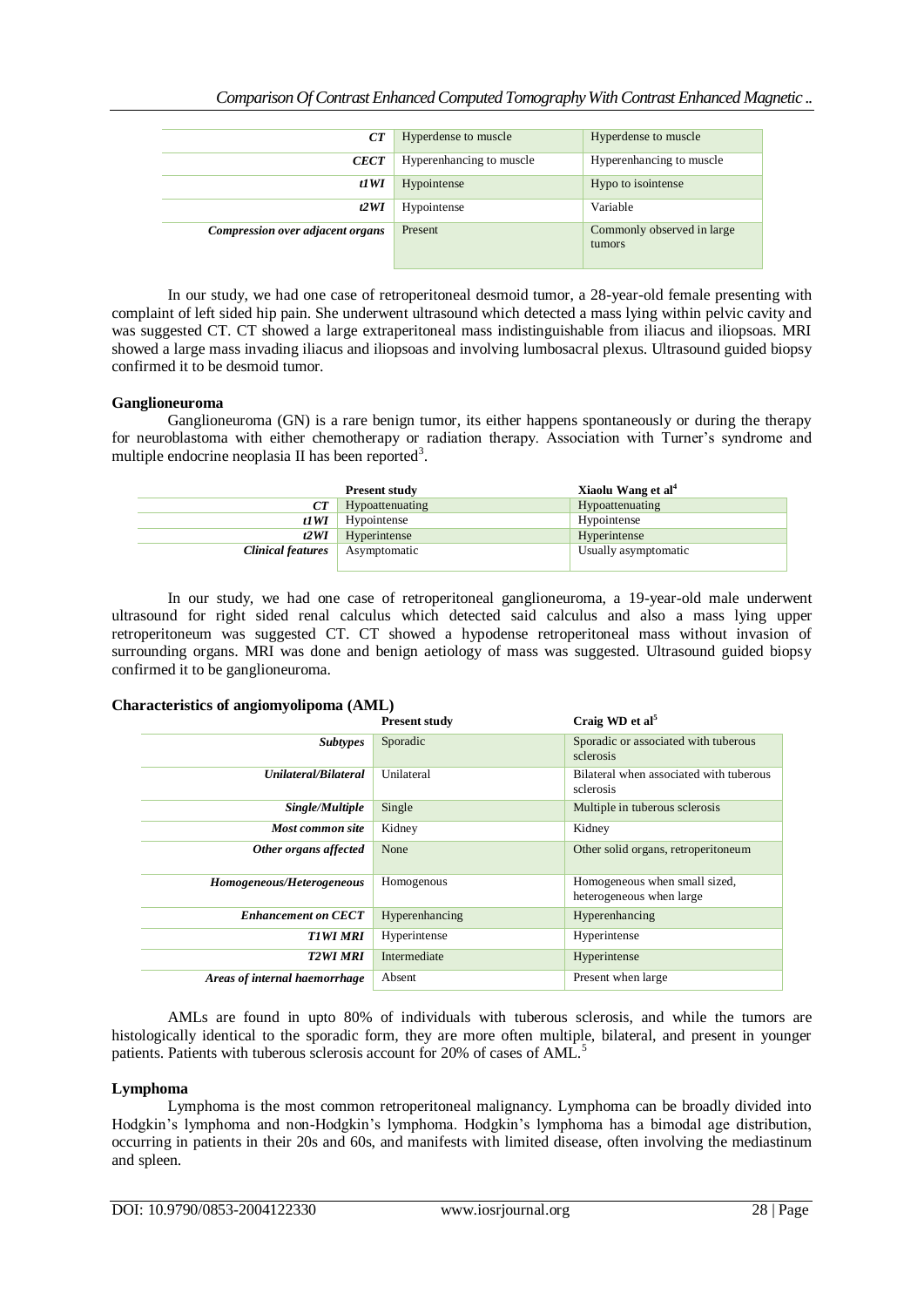|                | Present study | Neville A, et al <sup>6</sup> |
|----------------|---------------|-------------------------------|
| $Lymphona$ (%) | 70%           | 30%                           |

In present study, there were 10 cases of primary retroperitoneal neoplasm, of which 7 cases were of primary lymphoma, 4 cases were of Hodgkin's lymphoma and 3 cases of Non-Hodgkin's lymphoma. Thus, in our study, the most common retroperitoneal malignancy was lymphoma.

# **Age distribution of non-Hodgkin's lymphoma**

Non-Hodgkin's lymphoma is seen in the 40-70-year age group and frequently manifests with extranodal disease in the liver, spleen, or bowel, often at an advanced stage. Mesenteric lymph nodes are also more commonly involved in Non-Hodgkin's lymphoma. At CT, lymphoma is seen as a well-defined homogeneous mass, with mild homogeneous contrast enhancement. At MR imaging, lymphoma is usually isointense on T1 weighted images and iso to hyperintense on T2 weighted images.

|                              | <b>Present study</b> | Neville A. et al <sup>o</sup> |
|------------------------------|----------------------|-------------------------------|
| Non-Hodgkin's lymphoma 50-80 |                      | $40 - 70$                     |

The different age presentation of 3 cases of Non-Hodgkin's lymphoma were 55, 75 and 80. One of them (female, 80 years) had diffuse mesenteric lymphadenopathy and was more invasive causing invasion of pancreas, duodenum and causing encasement of aorta and most of its branches and corresponding veins as well. One of them (male, 55 years) presented in the form of diffuse metastases involving bilateral kidneys and adrenal glands associated with vertebral and scapular metastases. In both these cases the lymph nodes were heterogeneous and showed heterogeneous enhancement. Rest two cases showed diffuse lymphadenopathy involving inguinal, axillary, mediastinum, hepatosplenomegaly with splenic infiltration and hepatosplenomegaly with axillary lymphadenopathy.

#### **Involvement of inferior vena cava in adrenocortical carcinoma**

|                                      | P      | ``hiche_<br>. et al |
|--------------------------------------|--------|---------------------|
| wc<br>$f_{\rm{max}}$<br>$\alpha$ aia | resent | cm                  |

Chiche L et al reported that invasion of the IVC was a well-known complication of adrenocortical carcinoma. In one series of 15 adrenocortical carcinomas that invaded the IVC, 12 were on the right side. Also presented in that article was that the highest level of venous extension in 51% of patients was suprahepatic IVC among those for whom this information was provided.

In present study, there was one case of adrenocortical carcinoma, 46 years old male who had abdominal lump and came to hospital with accidental trauma. On imaging, a large right sided suprarenal adrenal mass of size (9 x 8) cm was present causing posterior displacement of kidney and anterior displacement of pancreas. Extensive venous thrombosis involving inferior vena cava was observed superiorly extending up to middle hepatic vein and inferiorly involving bilateral iliac veins.

In our study, 50 cases of retroperitoneal neoplastic lesions were evaluated in relation to the clinicopathological profile and previous imaging studies. Attempts were made to correlate these findings with each other and other pathological and surgical findings.

Computed tomography (CT) and magnetic resonance (MR) imaging play an important role in characterization (size, shape, wall thickness, septa, calcification, and fat content) and the assessment of the extent of the disease and involvement of adjacent and distant structures  $8, 9, 10$ . Although CT is better for assessing calcification than MR, MR has superior soft tissue contrast, as well as for evaluating the fat content of lesions. For evaluation of cystic lesions, MRI has better sensitivity than CT. Contrast enhanced CT is better modality than non-contrast MRI to assess for vascular invasion. Although a specific diagnosis might be difficult to determine because of overlapping imaging appearances, the identification of certain characteristic imaging features, along with clinical and demographic information, may help in narrowing the differential diagnosis. For a suspected hyperfunctioning neoplasm, CT and MRI finding when correlated with appropriate biochemical examinations aids us a lot to come to conclusion. For evaluation of intracellular fat, chemical shift MR imaging is especially useful and helps us to easily differentiate between a benign and malignant lesion. Enhancement characteristic on CT aids us a lot in knowing the nature of neoplasm, like hypervascular lesions show intense enhancement. Heterogeneous and high enhancement is mostly seen in malignant neoplasm. On CT and MR, we can very well know the shape and contour of neoplasm and this helps us in very well differentiating the neoplasm. For example, the ball versus bean strategy is a useful framework for analysing the imaging characteristics of renal masses. Its basic principles apply not only to CT but also to MR and sonography. When faced with the bewildering array of pathologic conditions that can assail the kidney, ball versus bean offers a starting point. CT and MR imaging are excellent modalities for the initial detection as well as characterization of